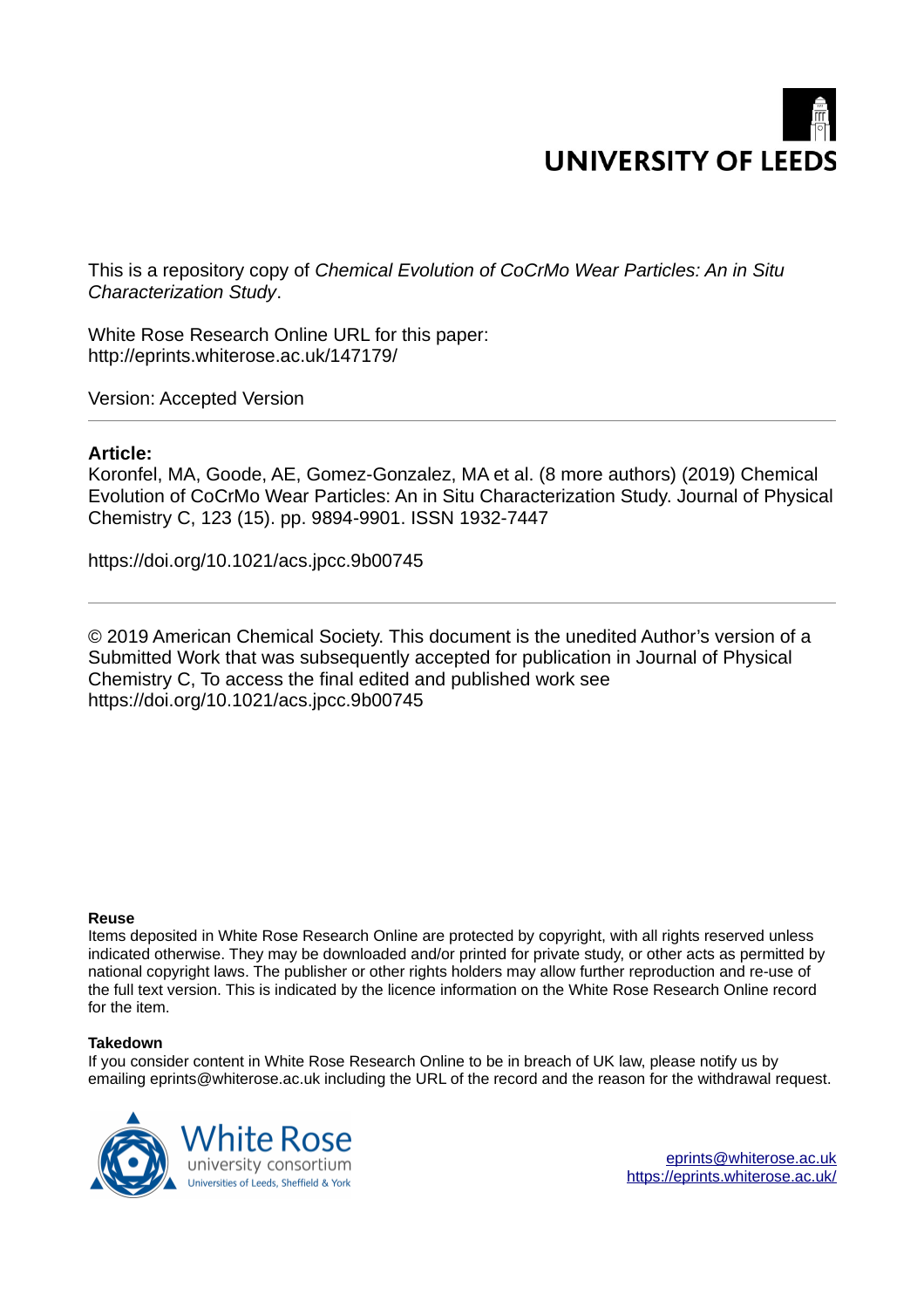# **Chemical Evolution of CoCrMo Wear Particles: an** *in-situ* **Characterisation**

# **Study**

M. A. Koronfel,<sup>a</sup> A. E. Goode, <sup>a</sup> M. A. Gomez-Gonzalez,<sup>a</sup> J. Nelson Weker, <sup>b</sup> T. A. Simoes, R. Brydson, CP. Quinn, d M. F. Toney, b A. Hart, e A. E.

Porter, a and M. P. Ryan a\*

*a. Department of Materials, Imperial College London, London, UK* 

- *b. Stanford Synchrotron Radiation Lightsource, SLAC National Accelerator Laboratory, Menlo Park, USA*
- *c. School of Chemical and Process Engineering, University of Leeds, Leeds, UK*

*d. Diamond Light Source, Didcot, UK* 

*e. Institute of Orthopaedics and Musculoskeletal Science, Royal National Orthopaedic Hospital, London, UK*  \* [m.p.ryan@imperial.ac.uk](mailto:m.p.ryan@imperial.ac.uk) 

## **Abstract**

The unexpected high failure rates of CoCrMo hip-implants is associated with the release of a large number of inflammatory wear particles. CoCrMo is nominally a stable material, however, previous chemical speciation studies on CoCrMo wear particles obtained from periprosthetic tissue revealed only trace amounts of Co remaining despite Co being the major component of the alloy. The unexpected high levels of Co dissolution *in-vivo* raised significant clinical concerns particularly related to the Cr speciation in the dissolution process. At high electrochemical potentials, the alloy's Cr-rich passive film breaks down (transpassive polarisation) facilitating alloy dissolution. The potential release of the carcinogenic Cr(VI) species *in vivo* has been a subject of debate. While the large scale Co dissolution observed on *in vivo* produced particles could indicate a highly oxidising *in vivo* environment, Cr(VI) species were not previously detected in periprosthetic tissue samples (except in the specific case of post-mortem tissue of *diabetic* patients). However, Cr(VI) is likely to be an unstable (transient) species in biological environments and studies on periprosthetic tissue does not provide information on intermediate reaction products nor the exposure history of the wear particles. Here, an *in situ* spectro-microscopy approach was developed, utilising the high chemical resolution of synchrotron radiation, in order to study CoCrMo reactivity as a function of time and oxidising conditions. The results reveal limited Co dissolution from CoCrMo particles, which increases dramatically at a critical electrochemical potential. Furthermore, *in-situ* XAS detected only Cr(III) dissolution, even at potentials where Cr(VI) is known to be produced, suggesting that Cr(VI) species are extremely transient in simulated biological environments where the oxidation zone is small.

## **1. Introduction**

CoCrMo-based hip implants experienced high failure rates despite the high wear and corrosion resistance of the bulk material. Although they exhibited lower volumetric wear compared to the most commonly used metal-on-polyethlene implants, CoCrMo implants produced a larger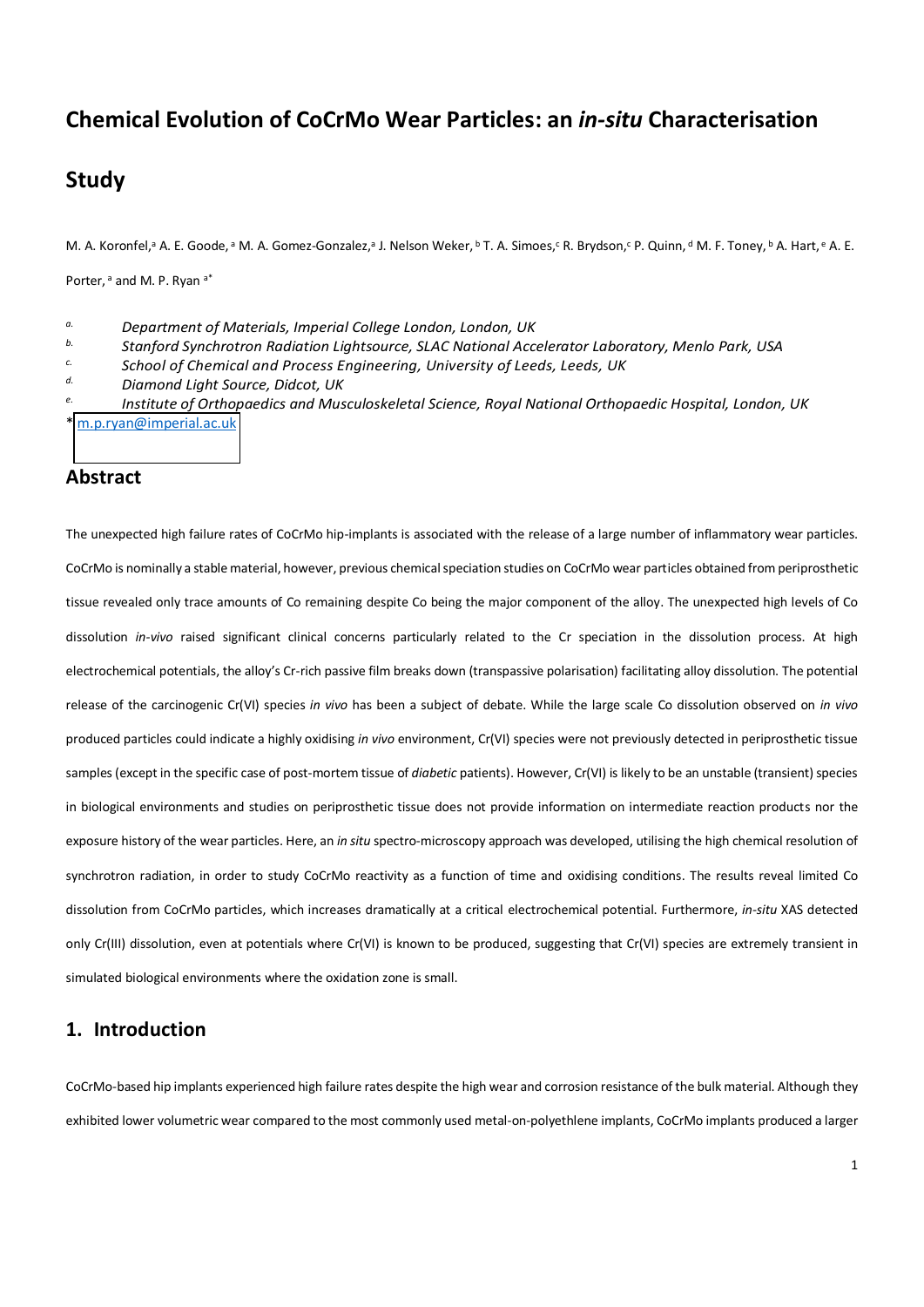number of smaller wear particles as demonstrated in simulation studies.<sup>1</sup> Implant wear particles trigger an immune system inflammatory response which leads to severe pain and the eventual failure of the implants.<sup>2</sup> The widespread distribution of these particles has been reported as they were observed in hepatic, splenic and cardiac tissue.<sup>3,4</sup> Additionally, a rise in Co and Cr blood ion levels have also been observed in patients indicating *in vivo* dissolution.5,6 CoCrMo particles pose the potential release of cytotoxic and genotoxic Co and Cr ions, thus presenting major clinical risks.<sup>7</sup>

The chemical composition of *in-vivo* produced wear particles was previously examined using multiple spectroscopic techniques on extracted periprosthetic tissue.8-11 The results consistently found the particles to be predominately composed of Cr(III) species with only trace amounts of Co, despite the original Co: Cr composition ratio being 2:1. The consistent lack of Co in these studies indicates its rapid dissolution, likely as Co(II), which could reach the bloodstream. This high level of Co dissolution was previously unexpected of CoCrMo alloys before they gained regulatory approval. Electrochemically, the bulk alloy exhibits a strong 'Cr-like' passive behaviour due to a surface layer composed mainly of Cr(III) oxide.12 At high electrochemical potentials the protective surface film breaks due to the transpassive oxidation of Cr(III) to soluble Cr(VI). A recent study revealed the preferential dissolution of Co from alloy particles, accompanied by the development of nanoporous morphology in a process similar to dealloying, but only under transpassive polarisation conditions.<sup>13</sup> It is known that the immune system's inflammatory response leads to a rise in local electrochemical potential *via* the production of reactive oxygen/nitrogen species 14,15, however, it is unclear whether the *in-vivo* inflammatory environment imposes transpassive conditions. The high levels of Co dissolution observed on *in vivo* produced particles could indicate transpassive oxidation which raised major clinical concern due to the transpassive oxidation of Cr(III) to the carcinogenic Cr(VI). This concern has been a subject of debate as Cr(VI) was not previously reported from *in-vivo* samples (only recently, Cr(VI) species were, detected for the first time, on tissue samples of diabetic patients,<sup>4</sup> who are known to suffer an elevated level of oxidants in their blood $16$ ).

Studies on the composition of the *in vivo* produced particles provide no information on the history of the wear debris, such as length of exposure to the various conditions in the body, and little insight into the intermediate products and mechanisms triggering the inflammatory response. In fact the lack of reported Cr(VI) is not conclusive evidence on its absence *in vivo*, because Cr(VI) is expected to be a transient species which is reduced to Cr(III) once oxidising conditions are removed. The development of an *in situ* approach is therefore essential to study the stages of wear-particle dissolution.

In this work, a combination of synchrotron-based microscopy and spectroscopy techniques were used *in situ* to study the dissolution of CoCrMo in a simulated biological environment, as a function of both time and applied electrochemical potential. The electrochemical potential was applied to mimic the increasingly oxidising local environment caused by the immune inflammatory response. A spectromicroscopy approach was conducted using transmission X-ray microscopy coupled with X-ray absorption spectroscopy (TXM-XAS) at the Stanford Synchrotron Radiation Lightsource (SSRL). Transmission X-ray microscopes are analogous to visible light microscopes but capable of forming images at nanoscale resolution with coupled chemical information: they use diffractive optics such as Fresnel zone plates (a disc

2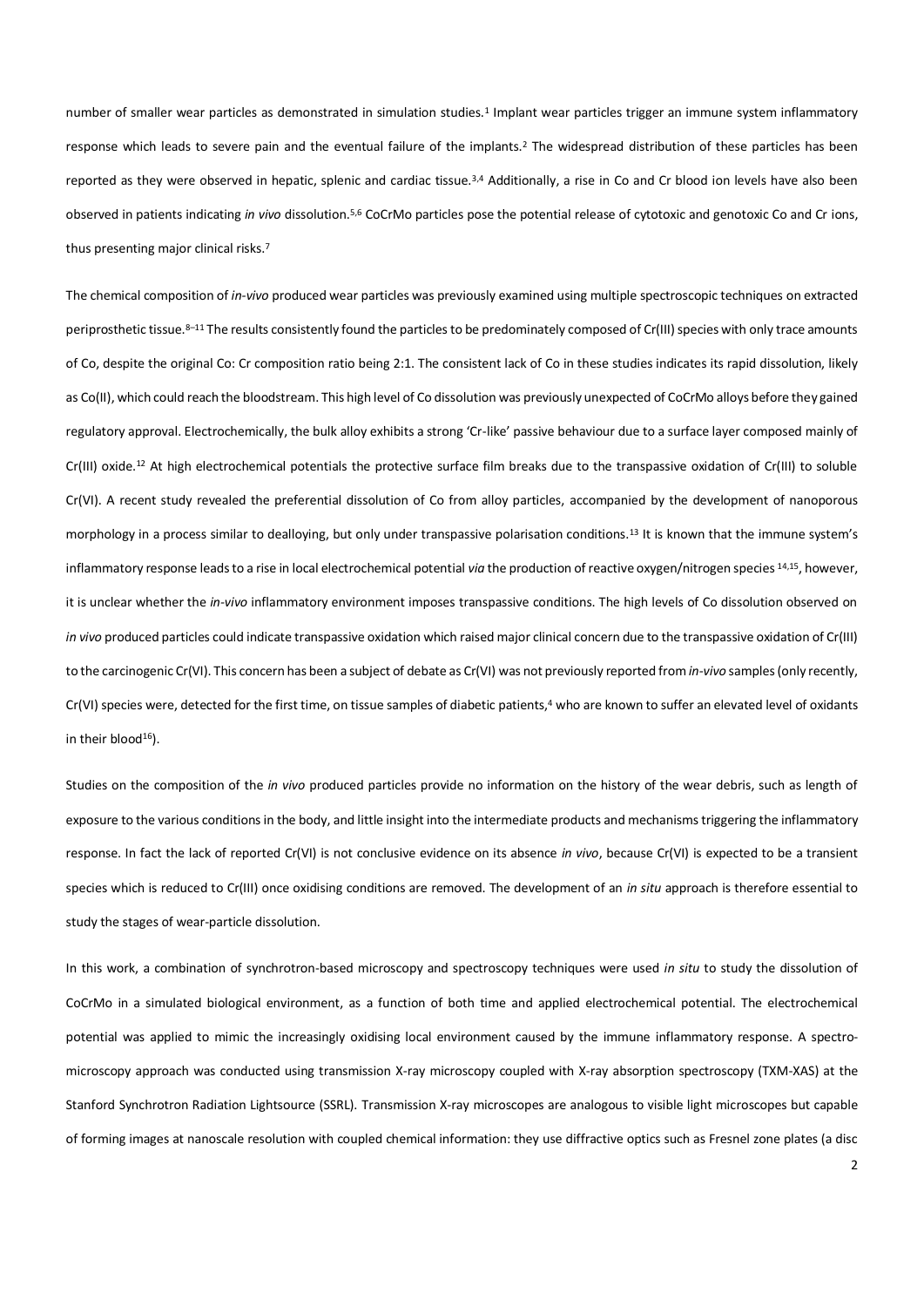of alternating opaque and transparent concentric rings) to focus the X-rays, and charge-coupled device (CCD) detector to form the images. TXMs produce absorption contrast images displaying the spatial variation of the X-ray transmission through a sample. The probability for absorption of an X-ray, by the target atom, increases sharply when the incident X-ray energy equals the energy required to excite a target electron (photoabsorption). These sharp steps in the absorption coefficient are termed absorption edges. Each element has a characteristic set of absorption edges corresponding to the binding energies of its electrons. The oxidation of an element (higher oxidation states of an element) shifts its absorption edge to a higher X-ray energy. Scanning the X-ray energy across a particular edge in a specific sample gives rise to a distinctive X-ray absorption spectrum (XAS spectra are not only defined by the steps at the binding energies of the elements as other features exist that allow further information about the sample to be extracted but this is outside the scope of this work). Conventional XAS typically uses millimetre-size probes obtaining information from a millimetre-size portion of the sample. Higher spatial resolution measurements are possible with micro and nanoprobe XAS measurements, utilising focused X-ray beams. Here, both locally resolved and volume averaged measurements were utilised to fully explore the reactivity of the wear particles. The high energy resolution of synchrotron radiation is necessary for an accurate speciation analysis, especially with small amounts/nanoscale materials. While electron-based spectromicroscopy (transmission electron microscopy coupled with electron energy loss spectroscopy, TEM-EELS) provides up to atomic-scale spatial resolution, TEM-EELS is limited to a sample thickness of a 100 nm or less and strict vacuum conditions. In addition, water radiolysis by the electron beam produces radicals causing changes in the local chemistry<sup>17</sup> (while Co and Cr X-ray absorption edges are far above that of water). These reasons make the use of liquid cells in TEM challenging. Therefore, in this work, an *in situ* TXM-XAS spectro-microscopy method was developed to study the changes in Co speciation in CoCrMo particles in a simulated biological fluid (SBF) and under an applied electrochemical potential. To complement these data, Cr speciation was examined under similar conditions using conventional XAS.

## **2. Materials and Methods**

#### 2.1. CoCrMo Samples

CoCrMo particles were produced by mechanical ball-milling of the bulk ASTM F75 alloy. Full characterisation of these particles was reported by Simoes *et al.* <sup>18</sup> The particles were stored suspended in isopropyl alcohol at 4 °C. The suspensions were sonicated in a water bath prior to use and subsequently particles were drop-cast on a gold-coated Kapton film (8 µm thick). Drop-casting was performed by pipetting droplets of the suspension on to the gold-Kapton substrate followed by drying the substrate in a low temperature vacuum oven. The gold coating (15 nm thick) was used to act as the working electrode in order to enable application of electrochemical potentials to the CoCrMo particles.

In some studies (for Cr speciation, as explained later) CoCrMo thin films (TFs) were also used. The thin films had a thickness of 80 nm and were utilised as an alternative method to study CoCrMo dissolution at the nanoscale. Thin film thickness is on the scale of particle thickness and provides a form that undergoes both depth and lateral dissolution similar to nanoparticles and unlike *bulk* form. In addition, they provide a larger quantity of material per unit area (compared to disperse particles on a substrate) and hence greater spectroscopy signals. CoCrMo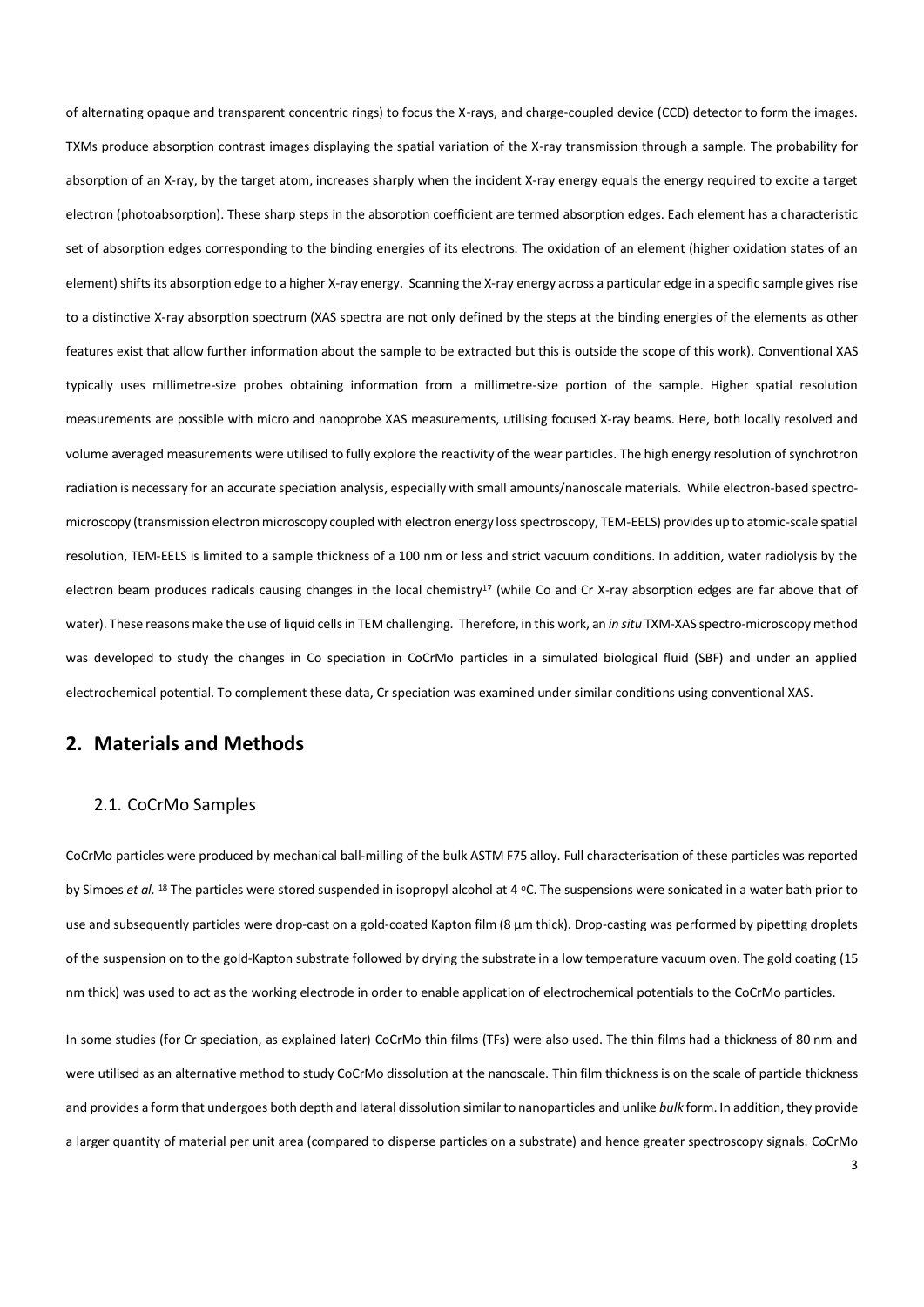thin films were grown by sputtering using the LAB 18 thin film deposition system (Kurt J. Lesker), and a CoCrMo sputtering target (Testbourne Ltd, UK) with a composition (63Co 30Cr 7Mo wt%) similar to the biomedical ASTM F75 alloy.

#### 2.2. Simulated Biological Environment

The simulated biological fluid (SBF) was designed to mimic the acidic environment of the lysosomes in macrophage cells; where wear particles are typically found.<sup>19,20</sup> The SBF had a pH of 5.2 and consisted of 25 mM MES buffer, 0.5 mM CaCl<sub>2</sub> 2H<sub>2</sub>O, 1 mM MgCl<sub>2</sub>, and 200 mM KCl. In some cases, the experiments were repeated with 1 µg/ml of bovine serum albumin added to the SBF (serum-SBF) to study the effect of proteins.

#### 2.3. Co Speciation

Co speciation was studied at the transmission X-ray microscopy beamline 6-2, Stanford Synchrotron Radiation Lightsource (SSRL, USA). The aim of these studies was to monitor spatially resolved Co speciation on CoCrMo particles as a function of potential to determine the onset of Co dissolution.

#### 2.3.1. Electrochemical Cell

A 3D-printed electrochemical cell, previously reported in<sup>21</sup>, was utilised. Briefly, the cell comprised a large reservoir which narrowed down to a 1 mm wide channel which has two, front and back, Kapton-sealed windows facilitating X-ray transmission. The downstream Kapton window was coated with a 15 nm gold layer which acted as the working electrode. CoCrMo particles would have been drop-cast on the gold working electrode as explained earlier in section 2.1. Potentials were applied in 400 s steps from 0.4 to 0.8 V, in 0.1 V increments, (vs Ag/AgCl) to determine the onset of dissolution.

#### 2.3.2. Spectro-microscopy

Transmission X-ray microscopy (TXM) absorbance images of a CoCrMo particle were collected *in situ* and at multiple X-ray energies in order to obtain chemical information (XAS spectra). The transmission X-ray microscope optical design provided a spatial resolution of 30 nm when used with a field of view of  $\sim 30 \mu m$ ; the image acquisition time was  $\sim 3 \text{ s}$ .

Particle speciation could subsequently be constructed by fitting the measured XAS spectra to the linear combination of the standard XAS spectra of Co and Co(II) edges. Standard Co metal and Co(II) XAS edges were obtained from a Co foil and a CoO powder respectively. Serial image stacks were recorded on a CoCrMo particle: under different conditions: open circuit potential (OCP) and at each applied potential step. The number of photon energies selected for imaging (to obtain one TXM-XAS spectrum) represents the trade-off between accurate chemical analyses versus temporal resolution. In this study, six incident energy points were selected. The first three energies (7659 eV, 7679 eV, and 7699 eV) were pre-edge for the purpose of spectral background removal. The fourth and fifth energies (7710 and 7727 eV) were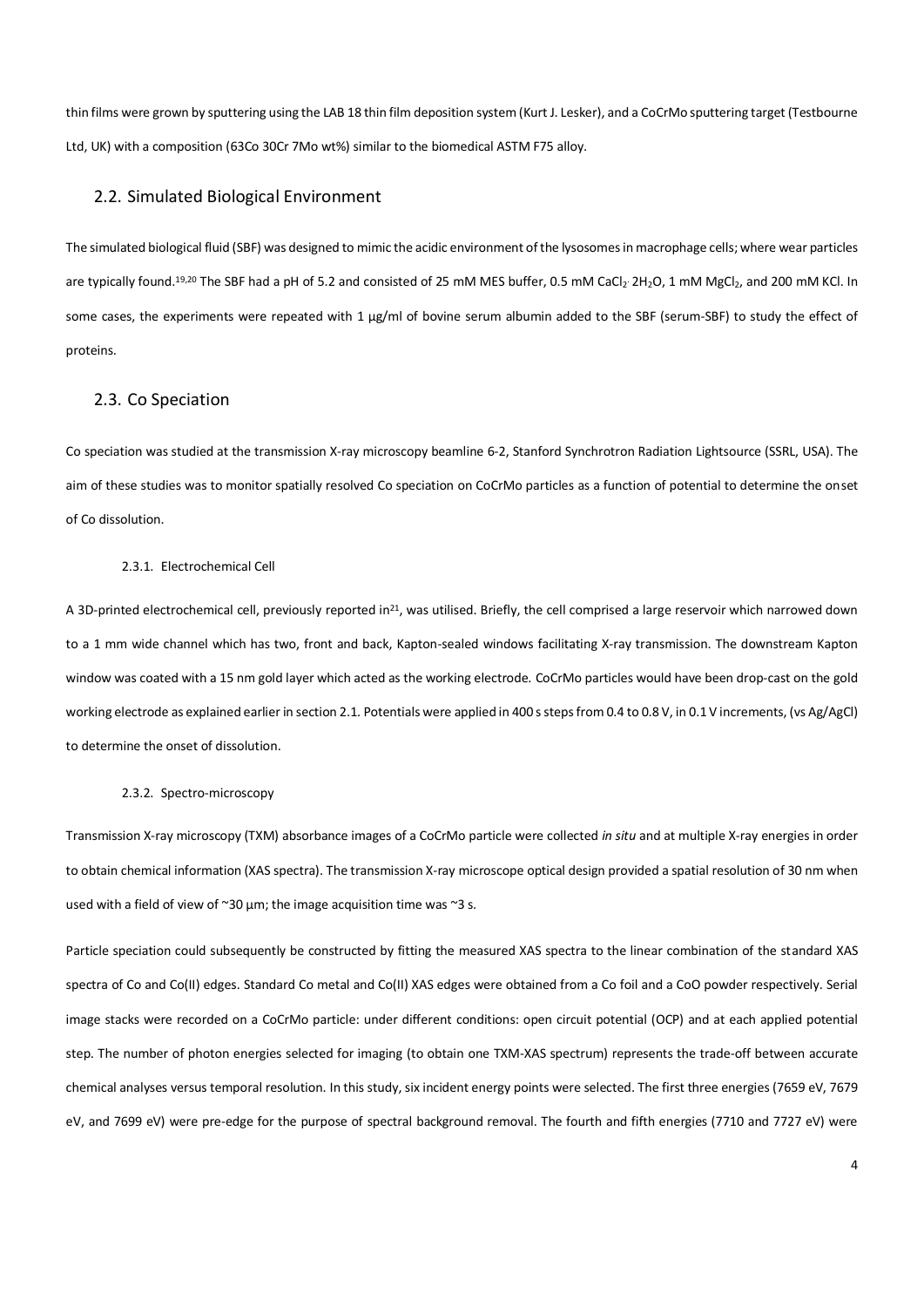used as key spectral differentiation points for the chemical speciation analysis (figure 1(b)). The last energy was 7788 eV, an isosbestic point (where the absorbance intensity is related to the total amount of Co present irrespective of speciation, *i.e*. the particle thickness) at which all data were normalised.

#### 2.4. Cr Speciation

Studies of Cr speciation were designed with the aim of identifying the onset of Cr(VI) release as well as quantifying its transient presence. Cr(VI) absorption is characterised by a sharp pre-edge peak (1 eV wide) which makes it relatively straightforward to distinguish from other Cr valence states (see SI figure S1 of Cr standard spectra). Initially, the studies were conducted in the same TXM-XAS mode used in Co speciation experiments, by measuring changes in absorbance intensity at the Cr(VI) pre-edge peak energy as a function of time and potential (SI figure S2). In these experiments Cr(VI) was not conclusively detected even at electrochemical potentials where it is known to form, and therefore population-averaged (conventional) XAS measurements were carried out to enhance chemical sensitivity. Population-averaged XAS measurements were carried out at Beamline 4-3, SSRL. In addition to CoCrMo particles, CoCrMo 80 nm thin films (TFs) samples were also used. The use of thin films meant that the sample encompassed the full field of view which enhanced the signal to noise ratio, increasing the sensitivity to capture Cr(VI) release.

#### 2.4.1. Electrochemical Cell

The cell was adapted to include a larger front (X-ray entrance) and back (sample) windows which made use of the larger beam size available and increased our sample size. Additionally, the gap between the two windows (X-ray path length) was increased to 3 mm and measurements were carried out in fluorescence geometry. In this setup, when the cell was filled with the simulated biological fluid (SBF), the measurements were only sensitive to signal from the solution (SBF electrolyte) rather than the sample (since the X-ray path length is long enough to cause complete attenuation of the X-ray beam in SBF, SI figure S3). Therefore, this provides measurements of dissolved species only.

#### 2.4.2. Conventional XAS

Conventional (population-averaged) XAS utilised a large beam size of 1 mm x 9 mm. Absorbance intensity at the Cr(VI) pre-edge peak energy was measured as a function of time and potential (time-scan). These were recorded with a 0.33 s temporal resolution. The Cr(VI) pre-edge peak energy was determined to be 5993.25 eV (denoted by E1) using a Cr(VI) standard (10 wt.% Na<sub>2</sub>Cr<sub>2</sub>O<sub>7</sub> in boron nitride pellet, SI figure S1). Additionally, time scans were also recorded at 6009 eV (above Cr absorption edges, denoted by E2). The scans were recorded under the following electrochemical conditions: first five mins at OCP; followed by 75 mins of applied potential steps (0.4 to 0.8 V in 0.1 V increments); and finally 20 mins at OCP. The OCP of a CoCrMo thin film before applying the electrochemical potential steps is -70 mV while the post-bias OCP is 450 mV.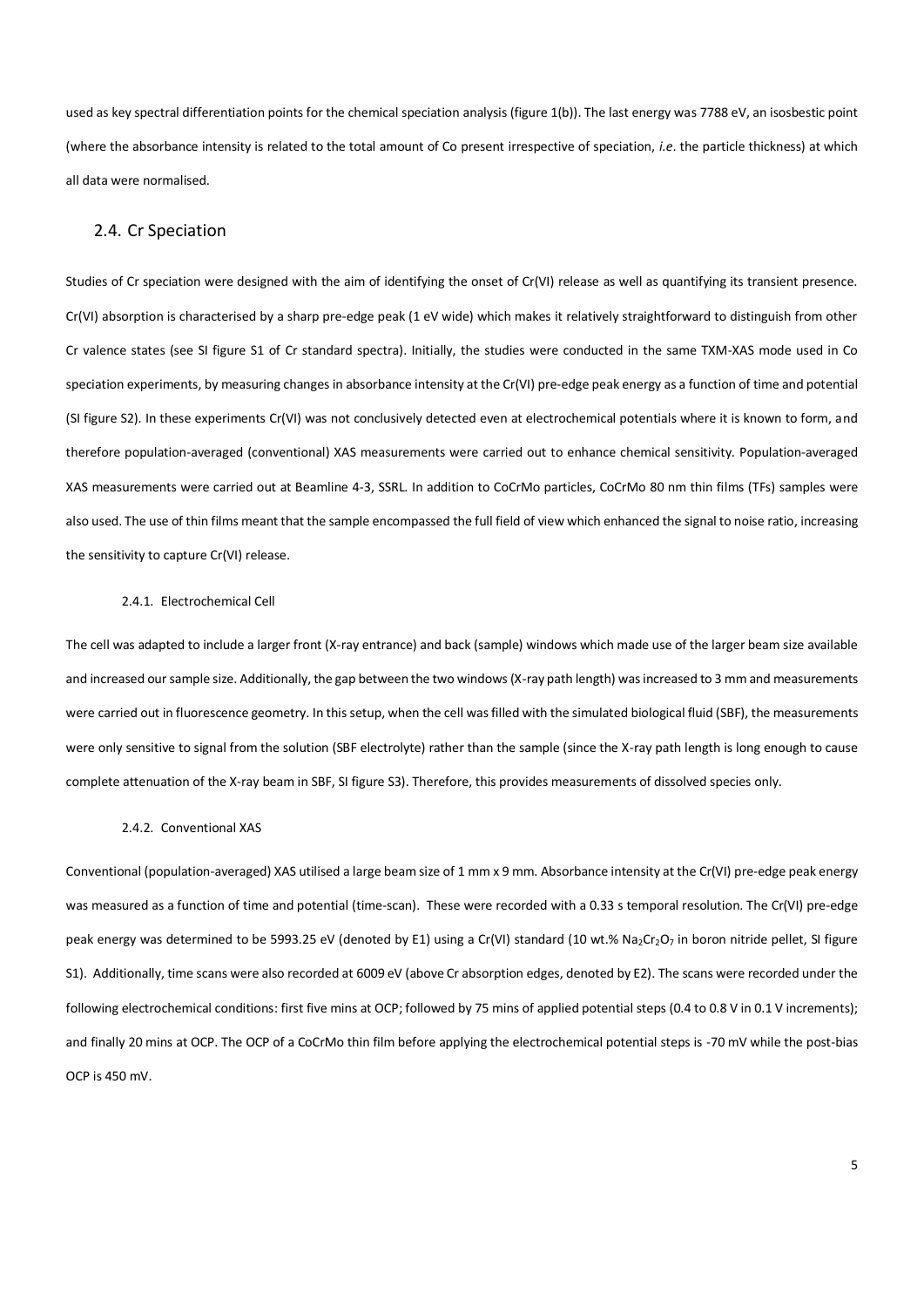Furthermore, XANES spectra were recorded in the following instances: dry cells (to present signal of the sample before bias); immediately after adding the electrolyte at OCP (signal of electrolyte before bias); after potential steps were applied (i.e. signal of electrolyte after bias); and finally the samples were detached from the cells and XANES spectra of the samples after bias were recorded.

## **3. Results**

#### 3.1. Co Speciation

A transmission X-ray microscopy (TXM) absorbance image of a CoCrMo particle is shown in figure 1(a). Figure 1(c) shows two representative examples of spectral data obtained from two individual pixels across a selected six-energy image stack. Overall speciation maps could be obtained through fitting measured spectra from each pixel to the linear combination of the standard spectra (shown in figure 1(b)) - *a*Co + *b*Co(II)*.* The least squares fit weights *a*, *b* were calculated per pixel, where *b* was constrained to *(1-a)*. Therefore, a 2D plot of *b* presents the spatial distribution maps of Co(II) percentages across the particle, as shown in figure 2(a). The goodness-of-fit was assessed by the R-factor, whereby 95 % of all fitted pixels had a value < 0.05 (see SI figure S4 for a histogram of R-factor values). The overall percentage of Co(II) in the particle could be quantified through the following calculation:

$$
Co(II) \text{ amount } \% = \frac{\sum_{n}(b_n \times I_n)}{\sum_{n}(I_n)} \times 100 \tag{1}
$$

Where *b* is the percentage of Co(II) in an individual pixel *n*, and *I* is the absorbance intensity at the isosbestic point. The calculated Co(II) amounts at each potential step are indicated in figure 2(a). The results show a noticeable rise in Co(II) after the 0.8 V step, however, small amounts of Co(II) species were observed at each potential step. Thus, the results suggest a limited Co dissolution at OCP and applied passive potentials followed by a noticeable rise in Co dissolution after 0.8 V transpassive polarisation. The maps show that the highest Co(II) percentages are found at the *edge* regions of the particle. This is possibly due to these regions being less thick (as can be deduced from figure 1(a) by the lower absorbance intensity of the particle's edges compared to particle's core), and hence the oxidised material form higher fractions of the overall material in these regions. In fact, the transmission X-ray microscopy (TXM) image in figure 2(c) shows the egress of diffuse material from the overall surface of the particle and demonstrates the inhomogeneous nature of the dissolution process.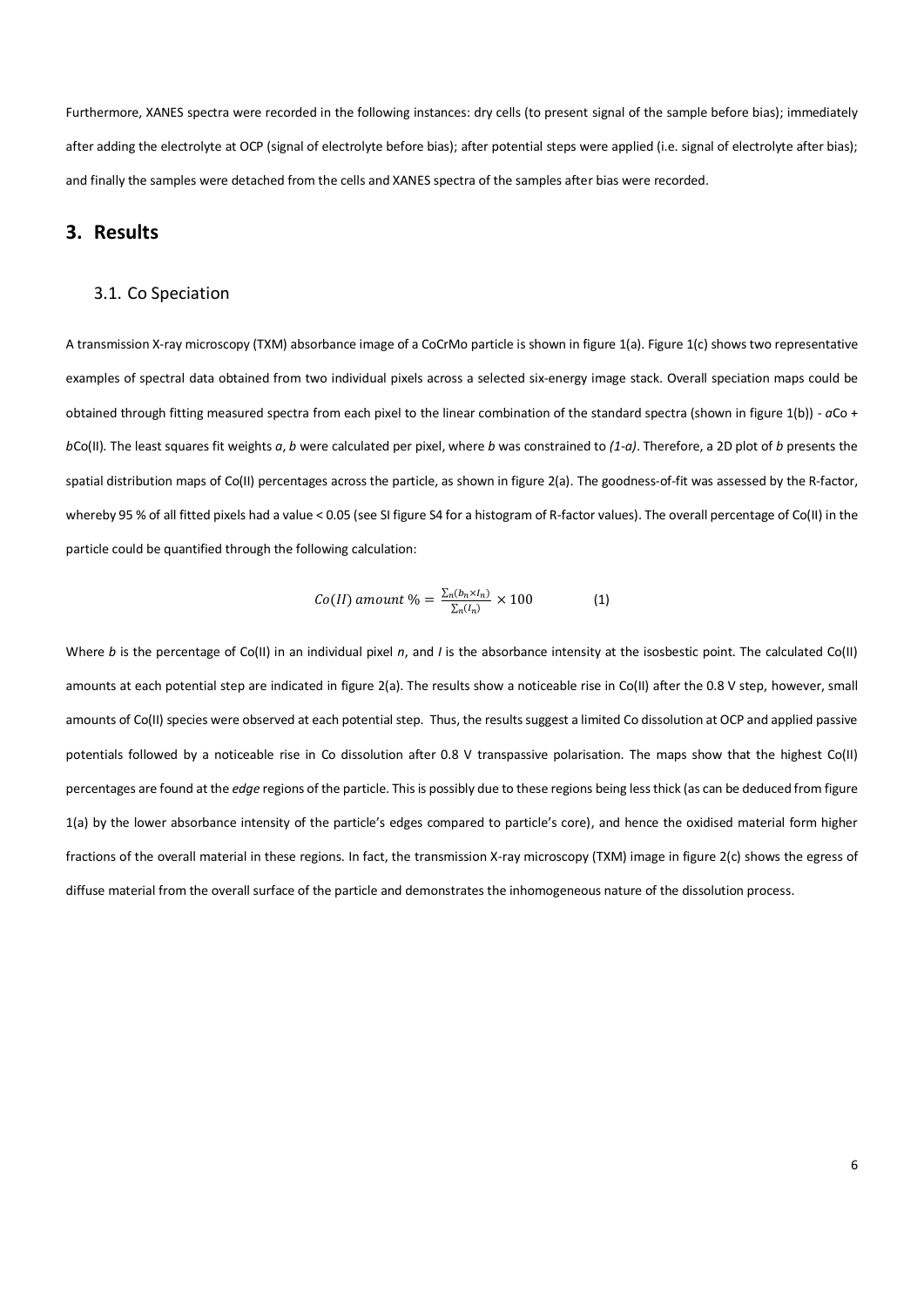

**Fig. 1.** (a) A stack of TXM absorbance images of a CoCrMo particle recorded at six different energies illustrating the TXM data collection procedure. (b) The recorded standard X-ray absorption spectra for Co metal and Co(II). The black vertical lines illustrate the three post-edge incident X-ray energy points selected for TXM imaging (in addition to three pre-edge energies). (c) Examples of the six-energy spectra of two different sample regions, resembling Co metal absorption (blue) and Co(II) absorption (red).



**Fig. 2.** (a) Speciation maps representing the Co(II) composition fraction of every 30 nm pixel/region in the CoCrMo particle at different applied electrochemical potential. The total Co(II)% (displayed above each corresponding map) were calculated per equation (1) and was found to increase as the applied potential increased, with a noticeable rise at the 0.8 V step. (b-c) TXM images (at the isosbestic X-ray energy) before and during 0.8 V polarisation respectively, showing the egress of diffuse material from the particle.

#### 3.2. Cr Speciation

Figure 3(a) shows the absorbance intensity measured from the simulated biological fluid during polarisation of a CoCrMo thin film sample as a function of time and potential, at both the Cr(VI) pre-edge peak energy (E1) and at 6009 eV (E2). An increase in intensity signal, corresponding to the detection of Cr dissolution into the electrolyte, during the 0.8 V polarisation step (with the onset at 0.7 V) was observed in both cases. However, the increase in signal intensity is approximately 10 times higher at E2 compared to E1. This suggests that the detected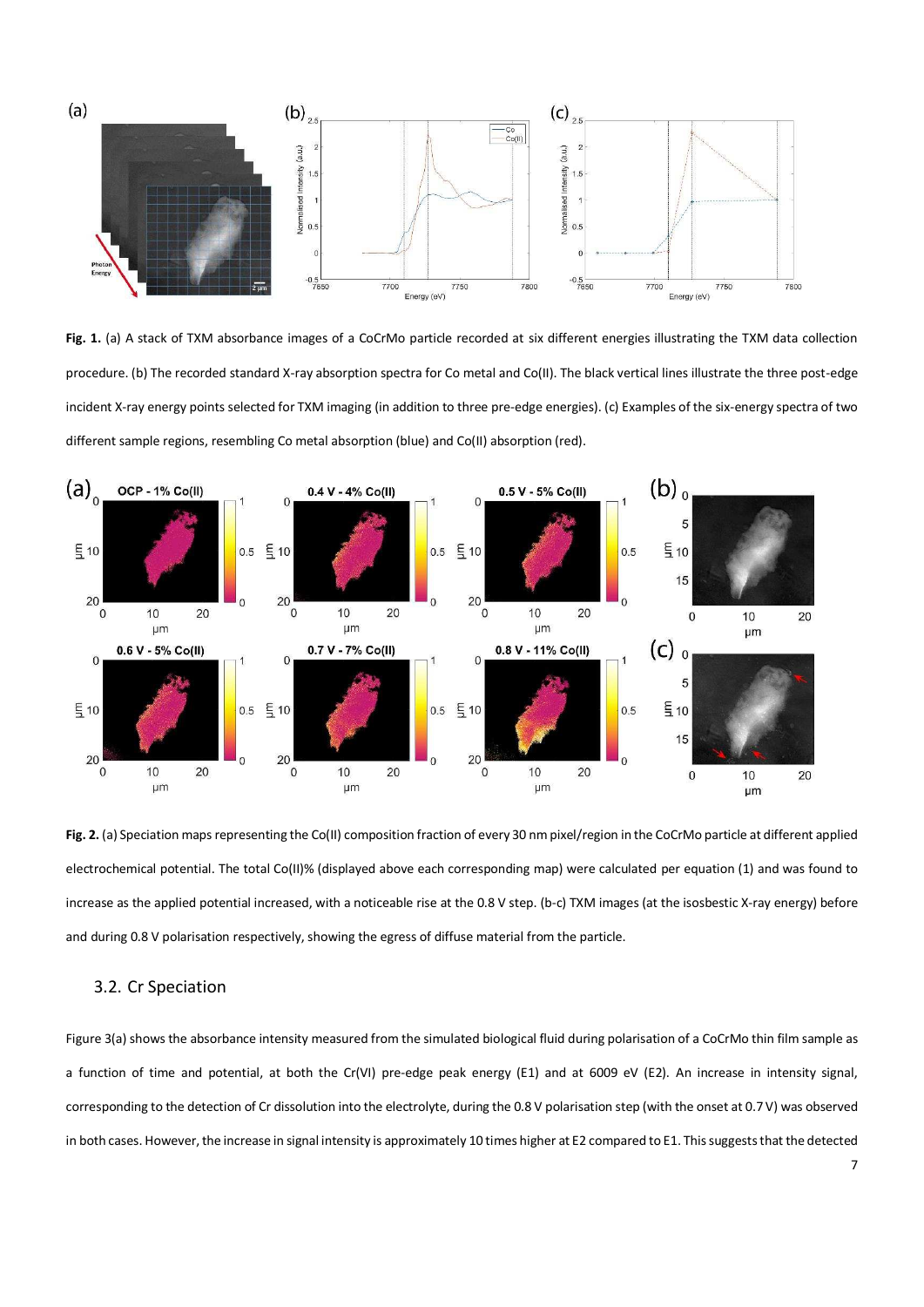solution species is Cr(III) rather than Cr(VI). The minor intensity rise detected at E1 is likely due to the small pre-edge shoulder of Cr(III) absorption rather than the characteristic pre-edge peak of Cr(VI) (see SI figure S1). Since this dissolution was detected at transpassive potentials, where Cr(VI) is known to be produced, this result reveals the extremely transient nature of Cr(VI) in this environment which would be reduced to Cr(III) either 'instantly' or within the negligible time frame of its diffusion away from the sample surface into the detectable electrolyte.

Figures 3(b & c) show the absorbance intensity measured, as a function of time and potential, from SBF and serum-SBF at E2 during the polarisation of CoCrMo thin films (TFs) and particles respectively. The detected increase in absorbance intensity is noticeably higher from TFs (figure 3(b)) compared to particles (figure 3(c)) demonstrating enhanced signal achieved from the use of TFs. In both TFs and particles, the presence of protein resulted in a lower absorbance intensity suggesting that proteins *reduce* Cr dissolution. This is likely due to the formation of an adsorbed protein film on the surface which would restrict metal dissolution.<sup>22</sup>

XANES results (figure 4) show a Cr metal signal from CoCrMo thin films in dry cells condition, and no absorption signal after adding the electrolyte at OCP. This shows no detectable dissolution of Cr at OCP (in contrast to Co) and confirms that measurements in wet cell conditions are not sensitive to signal from the sample (which would have contributed a Cr signal). The XANES obtained after polarisation reveal a Cr(III) signal from the electrolyte, and a 'mixed' XANES spectra from thin films indicating the presence of solid oxidised Cr species on the thin film surfaces (consistent with sensitivity to the passive oxide). The XANES of post-bias thin films (TFs) were fitted using a linear combination of the corresponding TFs dry cell (represents the original state of the thin film) and electrolyte post-bias (represents the oxidised species resulting from the polarisation of the thin film). The fit results and weights are illustrated in figure 5 and table 1, showing a greater percentage of oxidised species on the TF which reacted in SBF compared to the one which reacted in serum-SBF, again suggesting that the presence of protein restricted the Cr reactivity.



Fig. 3. (a) Absorbance intensity as a function of time and potential recorded at both the Cr(VI) pre-edge peak energy 5993.25 eV (E1) and at 6009 eV (E2), during the polarisation of CoCrMo TF. A greater increase in the absorbance intensity signal at E2 suggests that the detected dissolution is likely Cr(III) species rather than Cr(VI). (b-c) Absorbance intensity as a function of time and potential recorded at E2 from in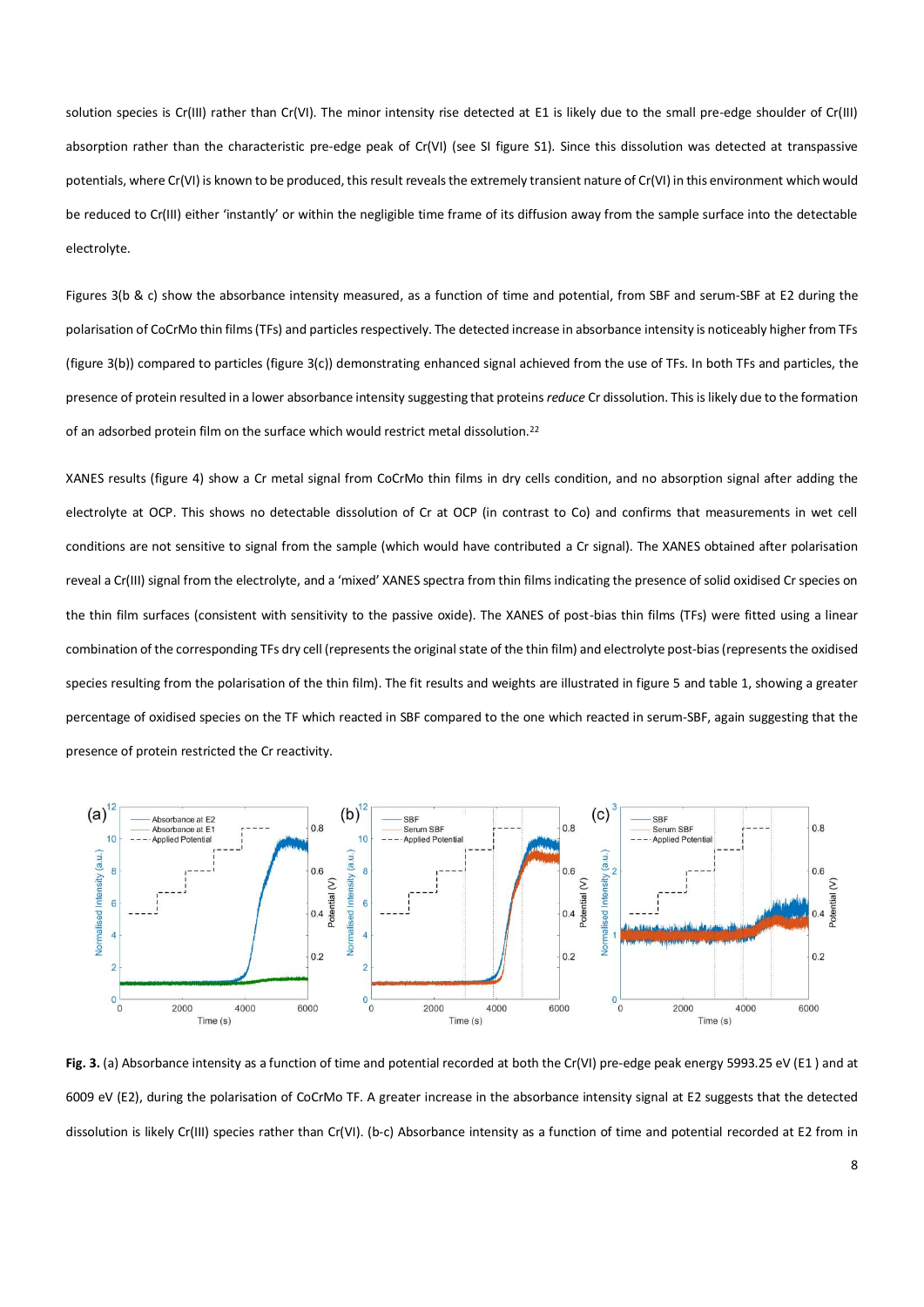both SBF and serum-SBF during polarisation of CoCrMo TF (b) and particles (c). A comparison between the detected dissolution in SBF and serum-SBF, in both TF and particles, shows less detected dissolution in the presence of serum. The system was at OCP at the end of the 0.8 V step.



**Fig. 4.** XANES spectra of TF and electrolyte before and after potential application in both the SBF (blue) and serum-SBF (red). The SBF and serum-SBF spectra are offset for clarity.

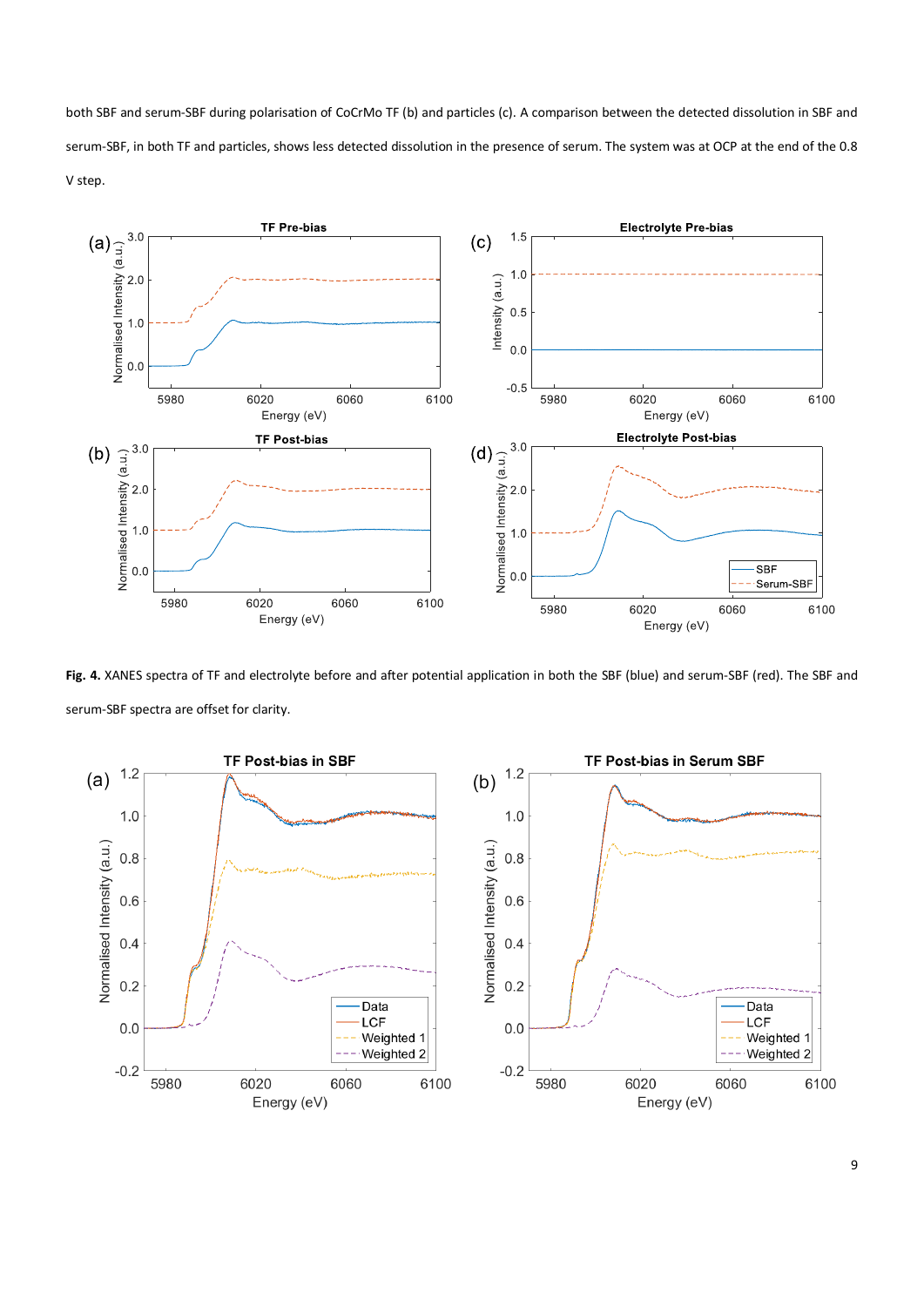**Fig. 5.** XANES spectra of TF biased in SBF (a) and serum-SBF (b) overlaid with fit results obtained by a linear combination of the TF pre-bias (original TF state, Weighted 1) and electrolyte post-bias (oxidised species, Weighted 2) spectra. The data shows a greater ratio of oxidised Cr on the surface of the TF biased in SBF compared to serum-SBF.

*Table 1: LCF parameters for both TF biased in SBF and serum-SBF* 

|                        | TF pre-bias | Electrolyte post-bias | R-factor |
|------------------------|-------------|-----------------------|----------|
| TF biased in SBF       | 0.725       | 0.275                 | 0.000825 |
| TF biased in serum-SBF | 0.821       | 0.179                 | 0.000369 |

## **4. Discussion**

#### 4.1. Technical Aspects

The combination of TXM-XAS is a powerful spectro-microscopy approach for studying the reactivity of nanoscale systems. In this work, spatially resolved chemical information was obtained on a single CoCrMo particle at the Co edge. Although highly resolved X-ray absorption spectra were collected of the Co standards, only six selected energies were used for imaging the CoCrMo particle. Selecting only a few key energy points that distinguish between the species of interest greatly improved the temporal resolution of the measurements which in turn allowed studying changing chemistry *in situ*.

TXM-XAS measurements at the Cr edge are more challenging compared to Co: the lower X-ray energy of the Cr edge means a lower transmitted intensity signal, combined with the low analyte concentration in a spatially resolved measurements of a single particle which resulted in an undetectable absorption signal at the Cr edge. In fact, even conventional XAS of a population of particles yielded a relatively low signal to noise ratio (figure 3(c)) when compared to the measurement conducted on an 80 nm thin film (figure 3(b)). The conclusions obtained from the measurements conducted on both thin film and particles were similar and hence, thin films are potentially a viable alternative when studying materials' degradation at the nanoscale.

#### 4.2. Potential *In-vivo* Implications

The limited Co dissolution observed, here, during passive polarisation suggests that a large-scale *in vivo* Co dissolution (as reported from wear particles extracted after implant failure<sup>11</sup>) is likely due to the local inflammatory environment imposing transpassive polarisation conditions. This hypothesis is also supported by the morphological development of particles polarised above 0.6 V (vs Ag/AgCl) which was found to be analogous to the morphology of *in vivo* produced particles.13 The onset of Cr dissolution observed here is consistent with the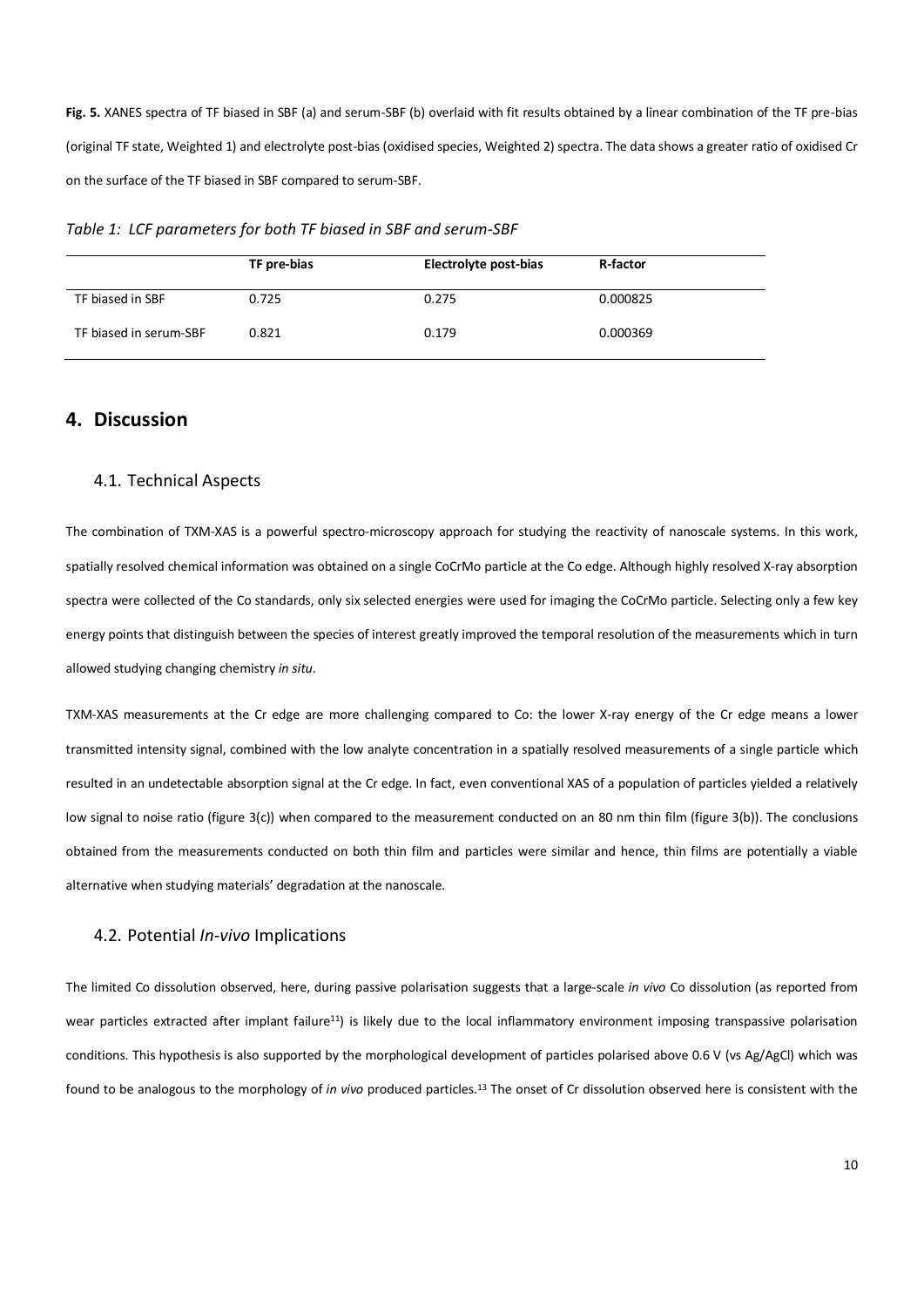increase in Co dissolution kinetics, confirming that the increase in Co dissolution is facilitated by the perturbation of the alloy's Cr-rich passive film.

Real time *in situ* measurements of Cr dissolution suggested that the detected dissolved species was Cr(III) despite the onset of dissolution occurring under transpassive polarisation (where Cr(VI) is known to be produced). It is known that Cr(VI) is reduced in biological environments to Cr(III).<sup>23</sup> The aim of this work was to quantify this transient nature of Cr(VI) species, and the results suggest the reduction of Cr(VI) is instantaneous. Here, this transient nature is likely related to the rapid diffusion of Cr(VI) species away from the electrode surface (the oxidising environment) into the electrolyte, however under *in vivo* conditions the reduction would be related to diffusion away from the local inflammation. Therefore, the carcinogenic Cr(VI) species may potentially persist *in vivo* for longer periods depending on the nature and extent of the inflammatory environment. Recently, Cr(VI) species were detected (for the first time) in post-mortem tissue from hip implant patients who had been diabetic.<sup>4</sup> It was hypothesised that the elevated levels of reactive oxygen species in the blood of diabetic patients have led to the re-oxidation of Cr(III) back to Cr(VI).

The presence of protein inhibited Cr dissolution from both thin films and particles. The protective effect of protein is hypothesised to be due the formation of metal-protein-hydroxide complex adsorbed on the surface and restricting metal dissolution.22 However, it is noted that this is in contrast to Mo behaviour where the presence of protein led to increased dissolution.<sup>24</sup> Furthermore, it is possible that the observed protective impact of protein is only a short-term effect (few hours). Recent studies found that the effect of protein on the corrosion of Ti6Al4V was time dependent, where enhanced metal release was observed only after 24 hours.25,26 This is related to the kinetics of metal-protein interactions. For instance, the formation of protein-metal bonds on the surface oxide layer of stainless steel was relatively sluggish and the subsequent detachment of metal-protein complexes from the surface was an even slower process.<sup>27,28</sup> Thus, enhanced metal release in the presence of protein may be observed in longer-term studies. Hedberg<sup>29</sup> suggested that increasing both time and oxidative conditions may cause a negative shift on the effect of protein on metal alloy degradation (from suppressing to enhancing dissolution). Direct interaction of proteins with the metal surface (as opposed to the oxide layer) is more rapid and hence protein may lead to faster dissolution in non-passive conditions. Here, the positive effect of protein on Cr dissolution was observed even in transpassive conditions, albeit after a relatively short period of time.

## **5. Conclusions**

In conclusion, the results showed a continuous dissolution of Co from CoCrMo particle, which dramatically increased in the transpassive regime. The results suggest that the *in vivo* dissolution of CoCrMo wear debris may be an autocatalytic process, where extensive dissolution is only observed in strongly oxidising conditions, likely triggered by the inflammatory response to the particle. Although the initial dissolution of Co is small, given the large number of wear particles, this dissolution could activate the immune system response. The subsequent production of peroxy-like radicals leads to an increasingly oxidising environment and accelerated dissolution. The large-scale Co dissolution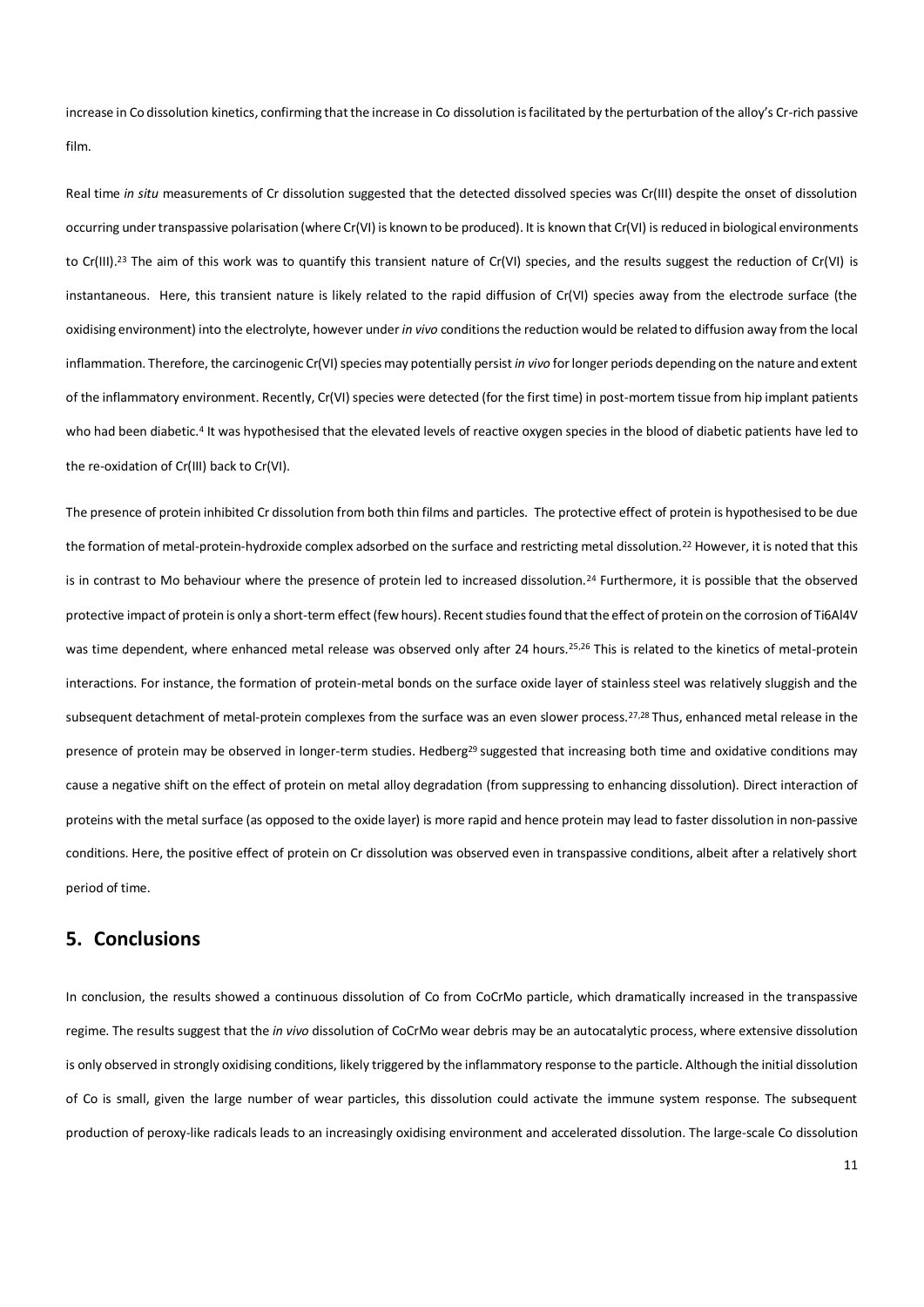observed, after implants' failure, in periprosthetic wear particles<sup>11</sup> is likely facilitated by the breakdown of the Cr-rich passive film, suggesting that transpassive dissolution occurs *in vivo*. Here, *in situ* Cr dissolution was captured in the transpassive regime using XAS. High temporal resolution scans at two different energies suggested that the detected species was Cr(III) indicating that Cr(VI) is extremely transient in these simulated conditions. *In vivo* produced Cr(VI) species are likely to be reduced to Cr(III) once it has diffused away from the inflammatory regions of high reactive oxygen species concentration.

## **Supporting Information**

The supporting information document contains four supplementary figures: firstly, the measured standard X-ray absorption spectra of Cr(III) and Cr(VI) species; secondly, the absorption intensity as a function of time and potential recorded at Cr(VI) pre-edge energy at the SSRL TXM beamline 6-2; thirdly, a schematic of the signal measurement set up at SSRL XAS beamline 4-3; and finally, histograms of R-factor values for Co speciation spectral fitting.

## **Acknowledgements**

MAK was supported by the EPSRC Centre for Doctoral Training in Advanced Characterisation of Materials (grant number EP/L015277/1). MPR

acknowledges funding from the Royal Academy of Engineering and Shell Global Solutions *via* the Research Chair Scheme.

Use of the Stanford Synchrotron Radiation Lightsource, SLAC National Accelerator Laboratory, is supported by the U.S. Department of Energy,

Office of Science, Office of Basic Energy Sciences under Contract No. DE-AC02-76SF00515.

## **References**

- (1) Catelas, I.; Bobyn, J. D.; Medley, J. B.; Krygier, J. J.; Zukor, D. J.; Huk, O. L. Size, Shape, and Composition of Wear Particles from Metal-Metal Hip Simulator Testing: Effects of Alloy and Number of Loading Cycles. *J. Biomed. Mater. Res. A* 2003, 67(1), 312-327.
- (2) Konttinen, Y. T.; Pajarinen, J. Surgery: Adverse Reactions to Metal-on-Metal Implants. *Nat. Rev. Rheumatol.* **2013**, 9(1), 5–6.
- (3) Urban, R. M.; Tomlinson, M. J.; Hall, D. J.; Jacobs, J. J. Accumulation in Liver and Spleen of Metal Particles Generated at Nonbearing Surfaces in Hip Arthroplasty. *J. Arthroplasty* 2004, 19 (8), 94-101.
- (4) Swiatkowska, I.; Mosselmans, J. F. W.; Geraki, T.; Wyles, C. C.; Maleszewski, J. J.; Henckel, J.; Sampson, B.; Potter, D. B.; Osman, I.; Trousdale, R. T.; et al. Synchrotron Analysis of Human Organ Tissue Exposed to Implant Material. *J. Trace Elem. Med. Biol.* **2018**, 46, 128-137.
- (5) De Smet, K.; De Haan, R.; Calistri, A.; Campbell, P. A.; Ebramzadeh, E.; Pattyn, C.; Gill, H. S. Metal Ion Measurement as a Diagnostic Tool to Identify Problems with Metal-on-Metal Hip Resurfacing. *J. Bone Jt. Surg.* **2008**, 90 (Supplement 4), 202–208.
- (6) Hart, A. J.; Sabah, S. A.; Bandi, A. S.; Maggiore, P.; Tarassoli, P.; Sampson, B.; Skinner, J. A. Sensitivity and Specificity of Blood Cobalt and Chromium Metal Ions for Predicting Failure of Metal-on-Metal Hip Replacement. *J. Bone Jt. Surgery, Br. Vol.* **2011**, *93* (10), 1308-1313
- (7) Gill, H. S.; Grammatopoulos, G.; Adshead, S.; Tsialogiannis, E.; Tsiridis, E. Molecular and Immune Toxicity of CoCr Nanoparticles in MoM Hip Arthroplasty. *Trends Mol. Med.* **2012**, 18 (3), 145-155.
- (8) Huber, M.; Reinisch, G.; Trettenhahn, G.; Zweymüller, K.; Lintner, F. Presence of Corrosion Products and Hypersensitivity-Associated Reactions in Periprosthetic Tissue after Aseptic Loosening of Total Hip Replacements with Metal Bearing Surfaces. *Acta Biomater.* **2009**, *5* (1), 172-180.
- (9) Catelas, I.; Campbell, P. A.; Bobyn, J. D.; Medley, J. B.; Huk, O. L. Wear Particles from Metal-on-Metal Total Hip Replacements: Effects of Implant Design and Implantation Time. Proc. Inst. Mech. Eng. Part H J. Eng. Med. 2006, 220 (2), 195-208.
- (10) Hart, A. J.; Sandison, A.; Quinn, P.; Sampson, B.; Atkinson, K. D.; Skinner, J. A.; Goode, A.; Powell, J. J.; Mosselmans, J. F. W.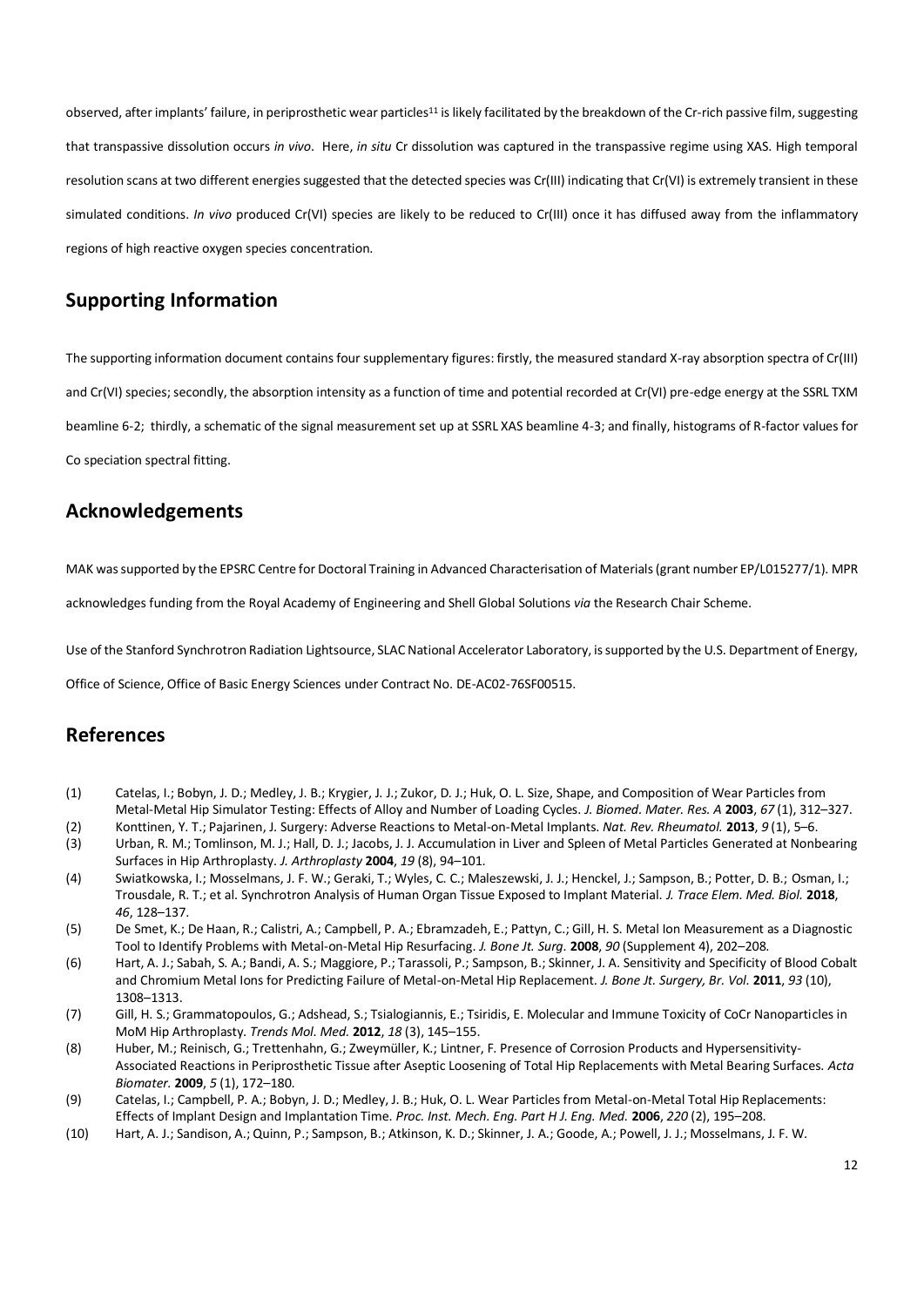Microfocus Study of Metal Distribution and Speciation in Tissue Extracted from Revised Metal on Metal Hip Implants. *J. Phys. Conf. Ser.* **2009**, *190*, 012208.

- (11) Goode, A. E.; Perkins, J. M.; Sandison, A.; Karunakaran, C.; Cheng, H.; Wall, D.; Skinner, J. A.; Hart, A. J.; Porter, A. E.; McComb, D. W.; et al. Chemical Speciation of Nanoparticles Surrounding Metal-on-Metal Hips. *Chem. Commun.* **2012**, *48* (67), 8335.
- (12) Hodgson, A. W. E.; Kurz, S.; Virtanen, S.; Fervel, V.; Olsson, C. O. A.; Mischler, S. Passive and Transpassive Behaviour of CoCrMo in Simulated Biological Solutions. *Electrochim. Acta* 2004, 49 (13), 2167-2178.
- (13) Koronfel, M. A.; Goode, A. E.; Weker, J. N.; Tay, S. E. R.; Stitt, C. A.; Simoes, T. A.; Mosselmans, J. F. W.; Quinn, P.; Brydson, R.; Hart, A.; et al. Understanding the Reactivity of CoCrMo-Implant Wear Particles. *npj Mater. Degrad.* **2018**, *2* (1), 8.
- (14) Hosman, A. H.; van der Mei, H. C.; Bulstra, S. K.; Busscher, H. J.; Neut, D. Effects of Metal-on-Metal Wear on the Host Immune System and Infection in Hip Arthroplasty. *Acta Orthop.* **2010**, 81 (5), 526–534.
- (15) Behl, B.; Papageorgiou, I.; Brown, C.; Hall, R.; Tipper, J. L.; Fisher, J.; Ingham, E. Biological Effects of Cobalt-Chromium Nanoparticles and Ions on Dural Fibroblasts and Dural Epithelial Cells. *Biomaterials* 2013, 34 (14), 3547-3558.
- (16) Niedowicz, D. M.; Daleke, D. L. The Role of Oxidative Stress in Diabetic Complications. *Cell Biochem. Biophys.* **2005**, *43* (2), 289に 330.
- (17) Schneider, N. M.; Norton, M. M.; Mendel, B. J.; Grogan, J. M.; Ross, F. M.; Bau, H. H. Electron-Water Interactions and Implications for Liquid Cell Electron Microscopy. *J. Phys. Chem. C* 2014, 118 (38), 22373-22382.
- (18) Simoes, T. A.; Goode, A. E.; Porter, A. E.; Ryan, M. P.; Milne, S. J.; Brown, A. P.; Brydson, R. M. D. Microstructural Characterization of Low and High Carbon CoCrMo Alloy Nanoparticles Produced by Mechanical Milling. *J. Phys. Conf. Ser.* **2014**, *522* (1), 012059.
- (19) Doorn, P. F.; Campbell, P. A.; Worrall, J.; Benya, P. D.; McKellop, H. A.; Amstutz, H. C. Metal Wear Particle Characterization from Metal-on-Metal Total Hip Replacements: Transmission Electron Microscopy Study of Periprosthetic Tissues and Isolated Particles. *J. Biomed. Mater. Res.* **1998**,  $42$  (1), 103-111.
- (20) Delaunay, C.; Petit, I.; Learmonth, I. D.; Oger, P.; Vendittoli, P. A. Metal-on-Metal Bearings Total Hip Arthroplasty: The Cobalt and Chromium Ions Release Concern. *Orthop. Traumatol. Surg. Res.* 2010, 96 (8), 894-904.
- (21) Tay, S. E. R.; Goode, A. E.; Nelson Weker, J.; Cruickshank, A. A.; Heutz, S.; Porter, A. E.; Ryan, M. P.; Toney, M. F. Direct in Situ Observation of ZnO Nucleation and Growth via Transmission X-Ray Microscopy. *Nanoscale* 2016, 8, 1849–1853.
- (22) Khan, M. A.; Williams, R. L.; Williams, D. F. The Corrosion Behaviour of Ti-6Al-4V, Ti-6Al-7Nb and Ti-13Nb-13Zr in Protein Solutions. *Biomaterials* **1999**, *20* (7), 631-637.
- (23) Shah, K. M.; Quinn, P. D.; Gartland, A.; Wilkinson, J. M. Understanding the Tissue Effects of Tribo-Corrosion: Uptake, Distribution, and Speciation of Cobalt and Chromium in Human Bone Cells. *J. Orthop. Res.* 2015, 33 (1), 114–121.
- (24) Simoes, T.A.; Bryant, M. G.; Brown, A. P.; Milne, S. J.; Ryan, M.; Neville, A.; Brydson, R. Evidence for the Dissolution of Molybdenum during Tribocorrosion of CoCrMo Hip Implants in the Presence of Serum Protein. *Acta Biomater.* **2016**, 45, 410-418.
- (25) Zhang, Y.; Addison, O.; Yu, F.; Troconis, B. C. R.; Scully, J. R.; Davenport, A. J. Time-Dependent Enhanced Corrosion of Ti6Al4V in the Presence of H2O2and Albumin. *Sci. Rep.* **2018**, *8* (1), 3185.
- (26) Hedberg, Y. S.; Žnidaršič, M.; Herting, G.; Milošey, I.; Odnevall Wallinder, I. Mechanistic Insight on the Combined Effect of Albumin and Hydrogen Peroxide on Surface Oxide Composition and Extent of Metal Release from Ti6Al4V. *J. Biomed. Mater. Res. Part B Appl. Biomater.* **2018**, *107B*, 858-867
- (27) Hedberg, Y.; Karlsson, M. E.; Blomberg, E.; Odnevall Wallinder, I.; Hedberg, J. Correlation between Surface Physicochemical Properties and the Release of Iron from Stainless Steel AISI 304 in Biological Media. *Colloids Surfaces B Biointerfaces* **2014**, *122*,  $216 - 222$ .
- (28) Hedberg, Y.; Karlsson, M.-E.; Wei, Z.; Žnidaršič, M.; Odnevall Wallinder, I.; Hedberg, J. Interaction of Albumin and Fibrinogen with Stainless Steel: Influence of Sequential Exposure and Protein Aggregation on Metal Release and Corrosion Resistance. *Corrosion* **2017**, 73 (12), 1423-1436.
- (29) Hedberg, Y. S. Role of Proteins in the Degradation of Relatively Inert Alloys in the Human Body. *npj Mater. Degrad.* **2018**, *2* (1), 26.